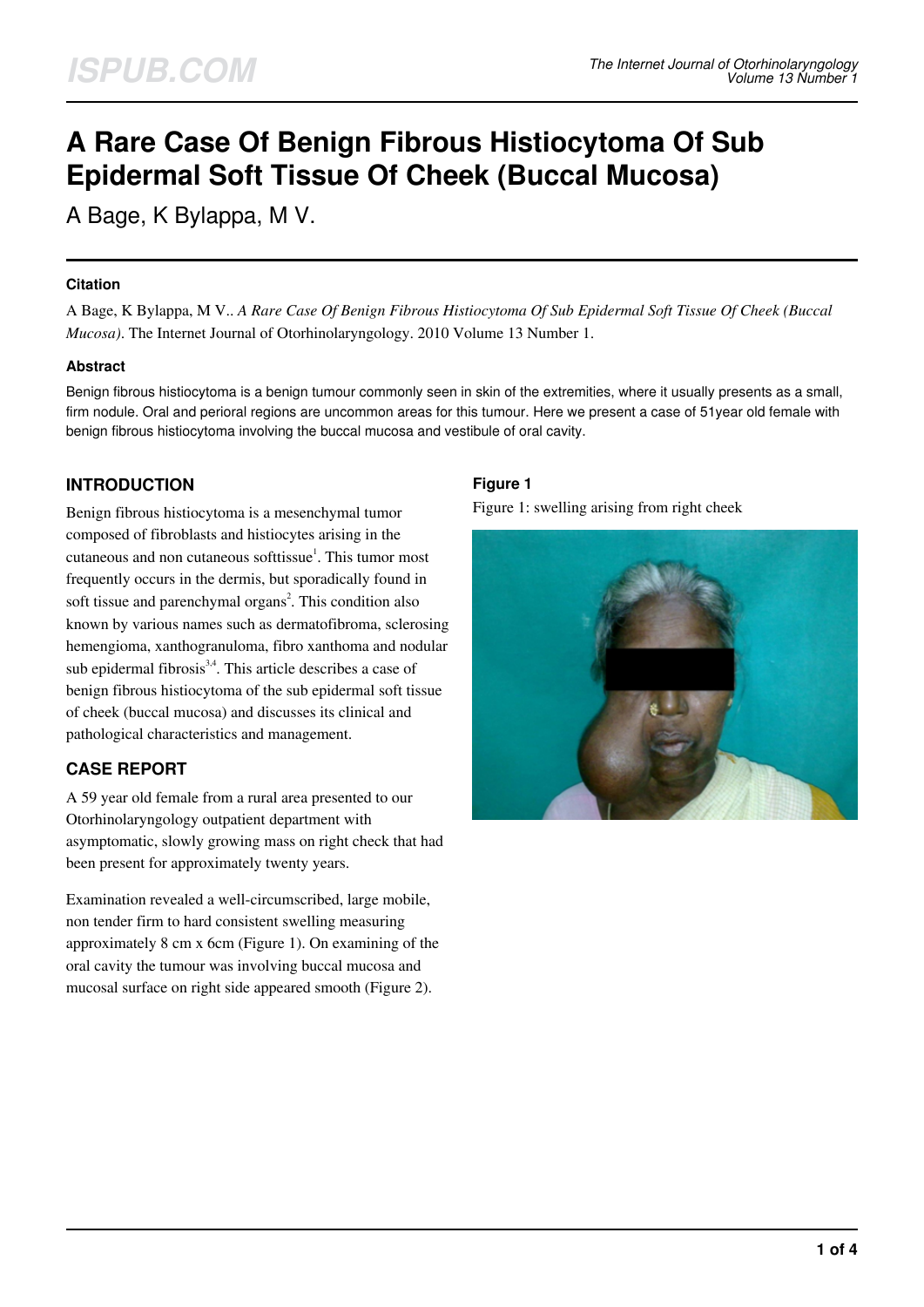### **Figure 2**

Figure 2: intraoral view showing bulge in right buccal mucosa



Blood counts, erythrocyte sedimentation rate, blood urea and creatinine, random blood sugar, E.C.G, were all within normal limits. CT scan with intravenous contrast revealed a soft tissue mass of 7 x 5.5 cm (Figure 3). The mass had welldefined borders, not infiltrating the surrounding tissues radiologist gave diagnosis as query benign vascular tumour, soft tissues tumour.

### **Figure 3**

Figure 3: CT picture showing tumour in right cheek



The patient was planned for excision under general anesthesia. After intubation, the patient was placed in anti trendelenberg position. Vertical incision about 5-6cm was made over the prominent part of the tumour. It was found to be well encapsulated, was dissected from the surrounding tissues and excised. Buccal surface was closed using vicryl 3-0 suture. Corrugated drain was the kept inside and skin

incision was closed in 2 layers. Pressure bandage was done. The specimen was sent for histopathological examination. Post operative period was uneventful. The patient was discharged after four days. On following up the patient, there was no recurrence even after 14 months.

Pathological analysis of the specimen revealed a macroscopically smooth, well-circumscribed encapsulated lesion of 8-7 cm in greatest dimension. The mass was grossly round in appearance (Figure 4). Microscopically the tumour was composed of spindle shaped cells with focally storiform arrangement. Plump, polygonal histiocytic cells were found interspersed among the spindle cells. There were no mitotic figures, cellular pleomorphism, multinuclear giant cells, nuclear atypia or necrosis. The stroma was collagenised and demonstrated a rich vascularity (Figure 5).

## **Figure 4**

Figure 4: Excised tumour which is well encapsulated

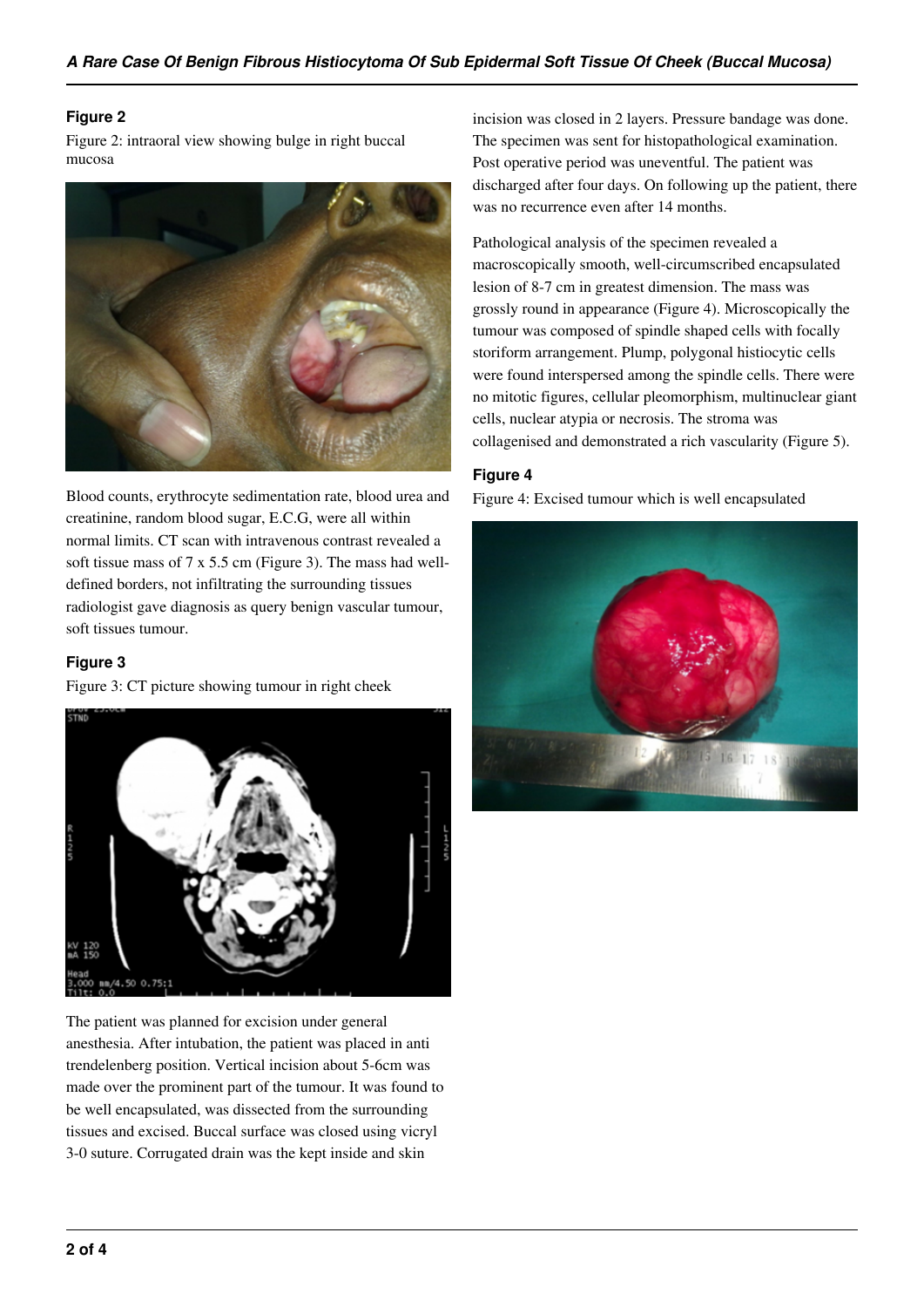#### **Figure 5**

Figure 5: Photomicrograph showing spindle shaped cells arranged in storiform pattern. (H&E X 100).



# **DISCUSSION**

Fibrous histiocytoma is a benign tumour originating from histiocytes<sup>1</sup>. Based on the location of this tumour, fibrous histiocytoma are usually divided into cutaneous types and those involving deep tissues. These lesions most often arise on the skin, but may rarely occur in soft tissue<sup>2</sup>. It is more common in males and its peak incidence is in the fifth decade<sup>3</sup>. It usually originates in sun-exposed skin and in orbital tissues<sup>5,6</sup>, and most frequently occurs in the soft tissues in the lower extremities (50%), less frequently in the upper extremities (20%), retro peritoneum (20%)<sup>5</sup>. whereas the occurrence of this lesion in deep soft tissues of the head and neck has rarely been reported. This tumour in the head and neck region usually develops as a painless mass with specific symptoms caused by interference with the normal anatomy and physiology of the area in which they are found<sup>7</sup>.

During the past, researchers had to undergo lots of difficulties in their efforts made for the constitution of a regular classification system of fibrous histiocytomas due to the limited data concerning their pathogenesis and the differentiation between BFH and MFH $^{8,9}$ . Until 1960, a lot of pathological lesions had been described under the general term "fibrous histiocytoma", with MFH not being a distinguished pathological entity $8.9$ . The benign fibrous histiocytoma is also a controversial diagnosis because of its

uncertain histogenesis $1, 5, 10$ 

Due to the lack of specific markers for fibrohistiocytic lesions, the diagnosis of BFH is generally based on the absence of markers for cells of other lineages<sup>5</sup>. Macroscopically the tumor is polypoid or nodular and light brown to yellow and variable in size. Histologically, it is a submucosal tumor, consisting of fibroblasts and histiocytes in rotating or fasciculated bundles, inflammatory cells, multinucleated giant cells and foam cells. There are collagen deposits in stroma with hyaline and myxoid areas. Frequent mitoses and especially atypical ones are signs of malignancy. Nodular fascitis, benign peripheral nerve sheet tumors (neurofibroma, schwannoma), leiomyoma, dermatofibrosarcoma, malignant histiocytoma must be included in differential diagnosis.

The treatment of choice is the complete resection of tumour, with an excellent prognosis and recurrence rate of which is almost zero. In our case on follow up after fourteen months patient is diseases free.

#### **References**

1. Bielamowicz S, Dauer MS, Chang B, Zimmerman MC: Noncutaneous benign fibrous histiocytoma of the head and neck. Otolaryngol Head Neck Surg; 1995; 113(1): 140- 146.

2. Gonzalez S, Duarte I: Benign fibrous histiocytoma of the skin: a morphologic study of 290 cases. Pathol Res Pract; 1982; 174(4): 379-391.

3. Walter F, Lever P: Tumors of fibrous tissue,

histopathology of the skin. 7th edition. Lippincott; 1990; p: 660-664.

4. Thompsin SH, Shear M: fibrous histiocytoma of the oral and maxillofacial regions. J Oral Path; 1984; 13(3): 282-294. 5. Femiano F, Scully C, Laino G, Battista G: Benign fibrous histiocytoma (BHF) of the cheek: CD 68-KP1 positivity. Oral Oncology; 2001; 37(8): 673-675.

6. Font RL, Hidayat AA: Fibrous histiocytoma of the orbit. A clinicopathologic study of 150 cases. Human Pathology; 1982; 13(3): 199-209.

7. Hong KH, Kim YK, Park JK: Benign fibrous histiocytoma of the floor of the mouth. Otolaryngol Head Neck Surg; 1999; 121(3): 330-333.

8. Giuccione JG, Enzinger FM: Malignant giant cell tumors of soft parts. An analysis of 32 cases. Cancer; 1972; 29(6): 1518-1529.

9. Kempson RL, Kyriakos M: Fibroxanthoma of the soft tissues: a type of malignant fibrous xanthoma. Cancer; 1972; 29(4): 961-976.

10. Ide F, Kusama K: Benign fibrous histiocytoma: an additional case richly endowed with factor XIIIa cells. Oral Oncology; 2002; 38(3): 321-322.